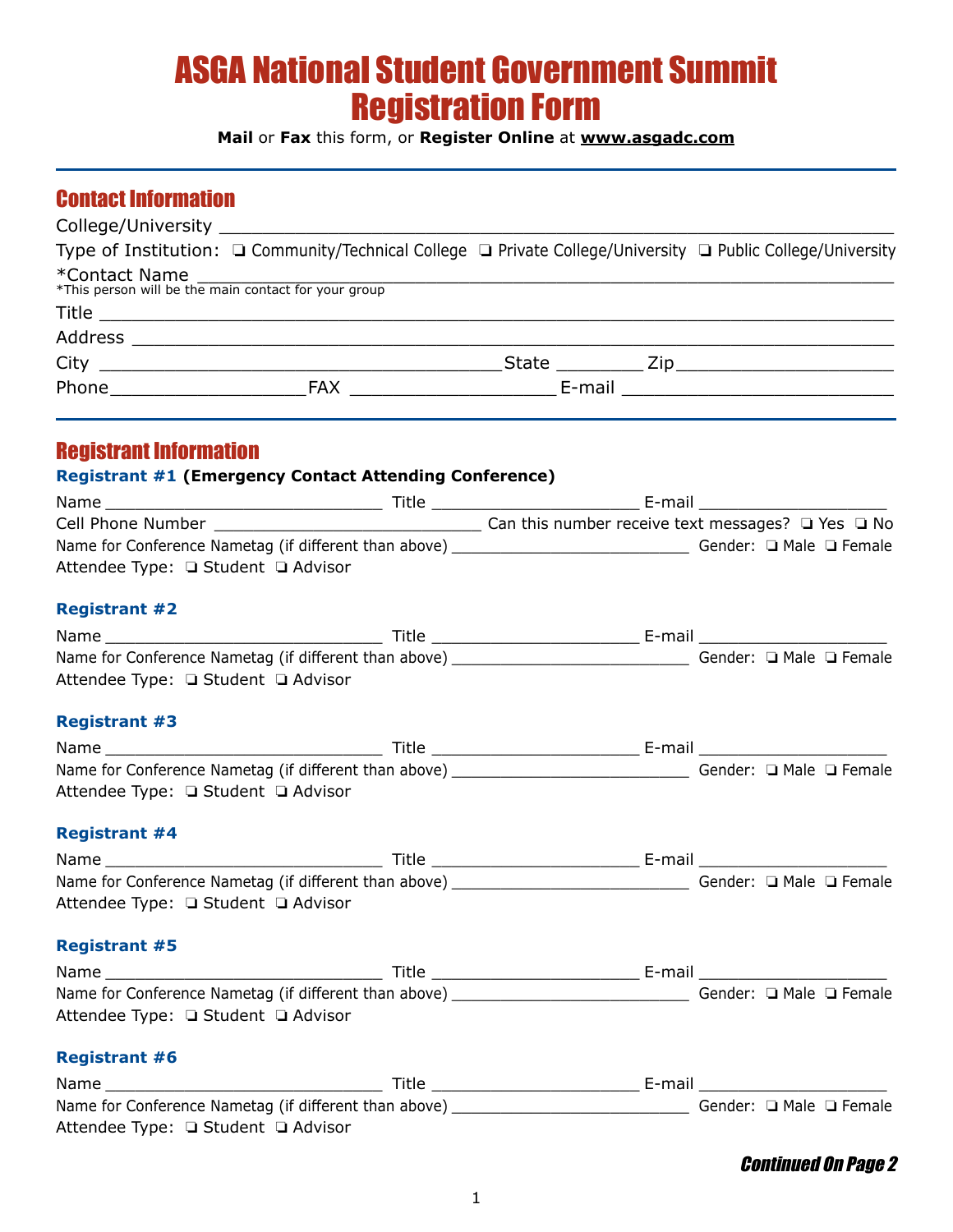#### **Registrant #7**

| Attendee Type: □ Student □ Advisor |  |  |  |
|------------------------------------|--|--|--|
| <b>Registrant #8</b>               |  |  |  |
|                                    |  |  |  |
|                                    |  |  |  |
| Attendee Type: □ Student □ Advisor |  |  |  |
| <b>Registrant #9</b>               |  |  |  |
|                                    |  |  |  |
|                                    |  |  |  |
| Attendee Type: □ Student □ Advisor |  |  |  |
| <b>Registrant #10</b>              |  |  |  |
|                                    |  |  |  |
|                                    |  |  |  |
| Attendee Type: □ Student □ Advisor |  |  |  |
| <b>Registrant #11</b>              |  |  |  |
|                                    |  |  |  |
|                                    |  |  |  |
| Attendee Type: □ Student □ Advisor |  |  |  |
| <b>Registrant #12</b>              |  |  |  |
|                                    |  |  |  |
|                                    |  |  |  |
| Attendee Type: □ Student □ Advisor |  |  |  |
| <b>Registrant #13</b>              |  |  |  |
|                                    |  |  |  |
|                                    |  |  |  |
| Attendee Type: □ Student □ Advisor |  |  |  |
| <b>Registrant #14</b>              |  |  |  |
|                                    |  |  |  |
|                                    |  |  |  |
| Attendee Type: □ Student □ Advisor |  |  |  |
| <b>Registrant #15</b>              |  |  |  |
|                                    |  |  |  |
|                                    |  |  |  |
| Attendee Type: □ Student □ Advisor |  |  |  |

#### *More than 15 registrants, please list Name/Title/E-mail on separate page*